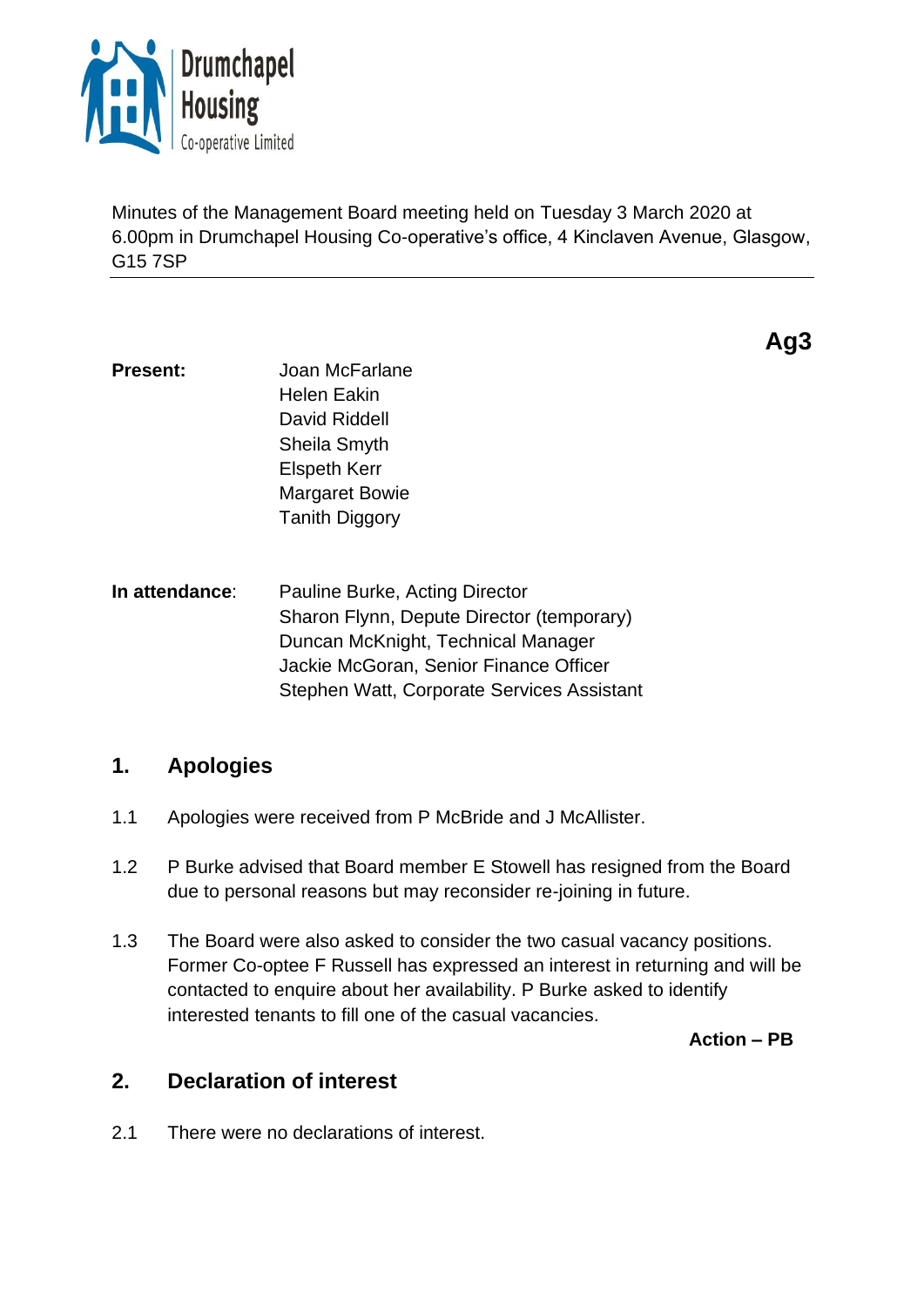# **3. Minute of the previous meeting**

3.1 The minute of the meeting on 28 January 2020 was proposed by E Kerr and seconded by D Riddell.

## **4. Matters arising**

4.1 Item 10.2: The £250 compensation awarded from Bank of Scotland was discussed, and a decision was taken to use this money towards an emergency fund for the Easter Holidays.

# **5. Acting Director's report**

## **5.1 Management accounts to December 2019**

- 5.1.1 J McGoran presented the Management accounts to December 2019 for review and comment. It was noted that efforts are being made to reduce costs in all areas, and the total comprehensive income for the year stands at £576,616.
- 5.1.2 The Board approved the third quarter Management accounts for 2020/21.

## **5.2 Meeting Schedule – Board and sub-Committee**

- 5.2.1 P Burke presented the proposed meeting schedule for 2020-21.
- 5.2.2 It was requested by Board members to change the time of the Audit, Risk & Staffing sub-Committee on 5 November to 4.00pm due to fireworks events in the area.

## **Action – P Burke**

- 5.2.3 The Annual General Meeting (AGM) was scheduled for 27 August. It was ascertained that two Board members may be unavailable that evening, it was agreed to change the date to accommodate all Board members.
- 5.2.4 The DRUMCOG training schedule for the next two years had been previously agreed, and it was agreed that P Burke would e-mail the remainder of the schedule round the Board members.

## **Action – P Burke**

5.2.5 The Board approved the Meeting Schedule, subject to the above updates.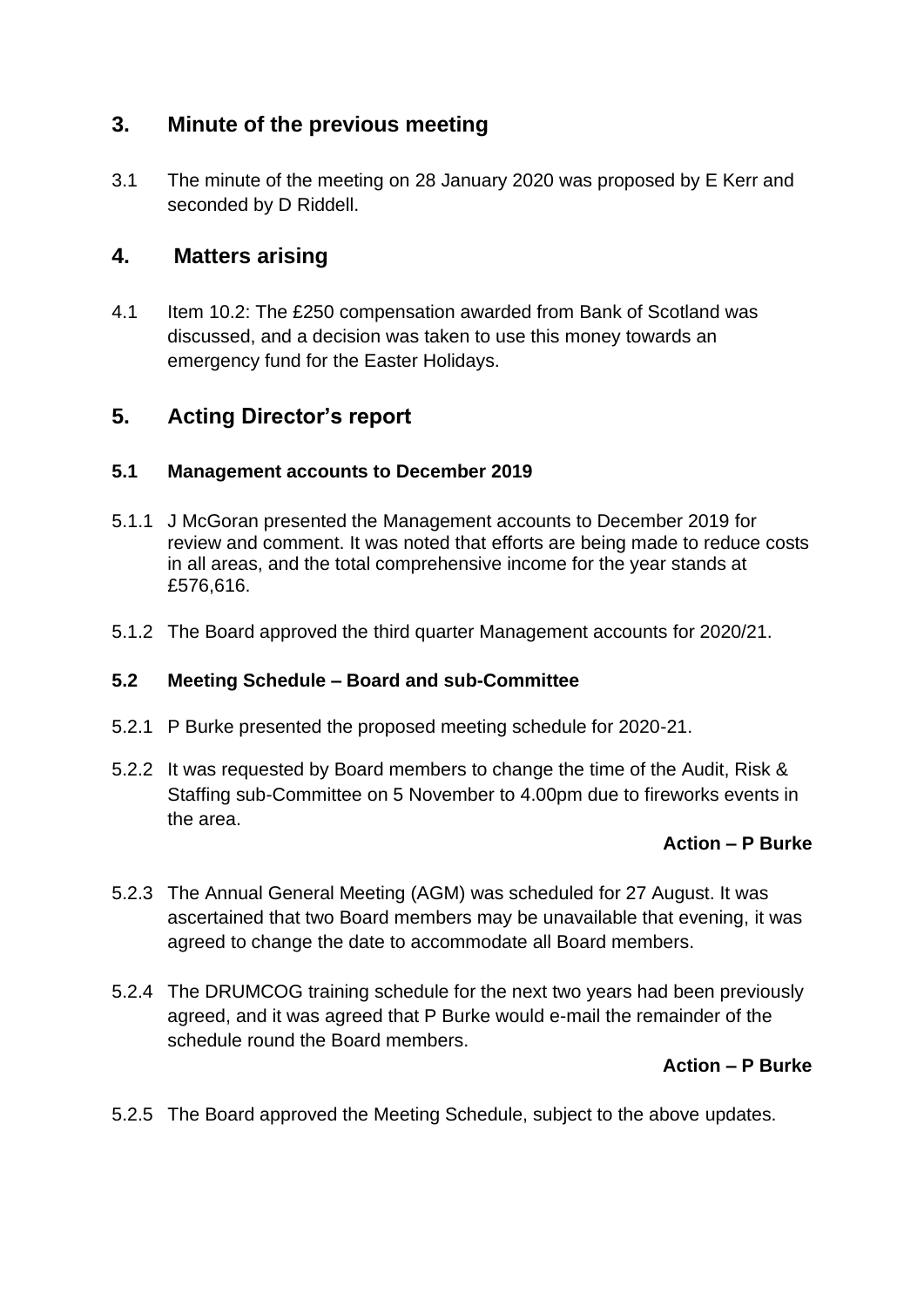## **5.3 Board Workplan 2020/21**

- 5.3.1 P Burke presented the Board Workplan for the next twelve months.
- 5.3.2 The Board approved the workplan.

#### **5.4 Policy Review Schedule 2020/21**

- 5.4.1 P Burke presented the policy review schedule for 2020/21. Owing to the number of policies due for review, it was proposed to:
	- Appoint a policy consultant to assess the HR policies.
	- The review date of the other polices will be staggered between one, two and three years to have a more manageable timetable in future years.
- 5.4.2 The Board approved the Policy review schedule and for a consultant to review the HR policies.

#### **5.5 Board Effectiveness Review – Action Plan**

- 5.5.1 P Burke invited the Board to agree the Board Effectiveness Review action plan.
- 5.5.2 The Board approved the action plan.

### **5.6 Arrangements for annual strategy day**

- 5.6.1 The Board agreed to the annual strategy day taking place on Friday 29 May.
- 5.6.2 It was agreed that the Golden Jubilee hotel remains a suitable location if available, and P Burke was tasked with finding a suitable facilitator for the date.

#### **Action – P Burke**

## **6. Temporary Depute Director's report**

#### **6.1 Bad debt report**

6.1.1 The final Bad Debt write-off for the year was approved by the Board.

#### **6.2 Former tenant – credit write-off**

6.2.1 The former tenant credit write-off was approved by the Board.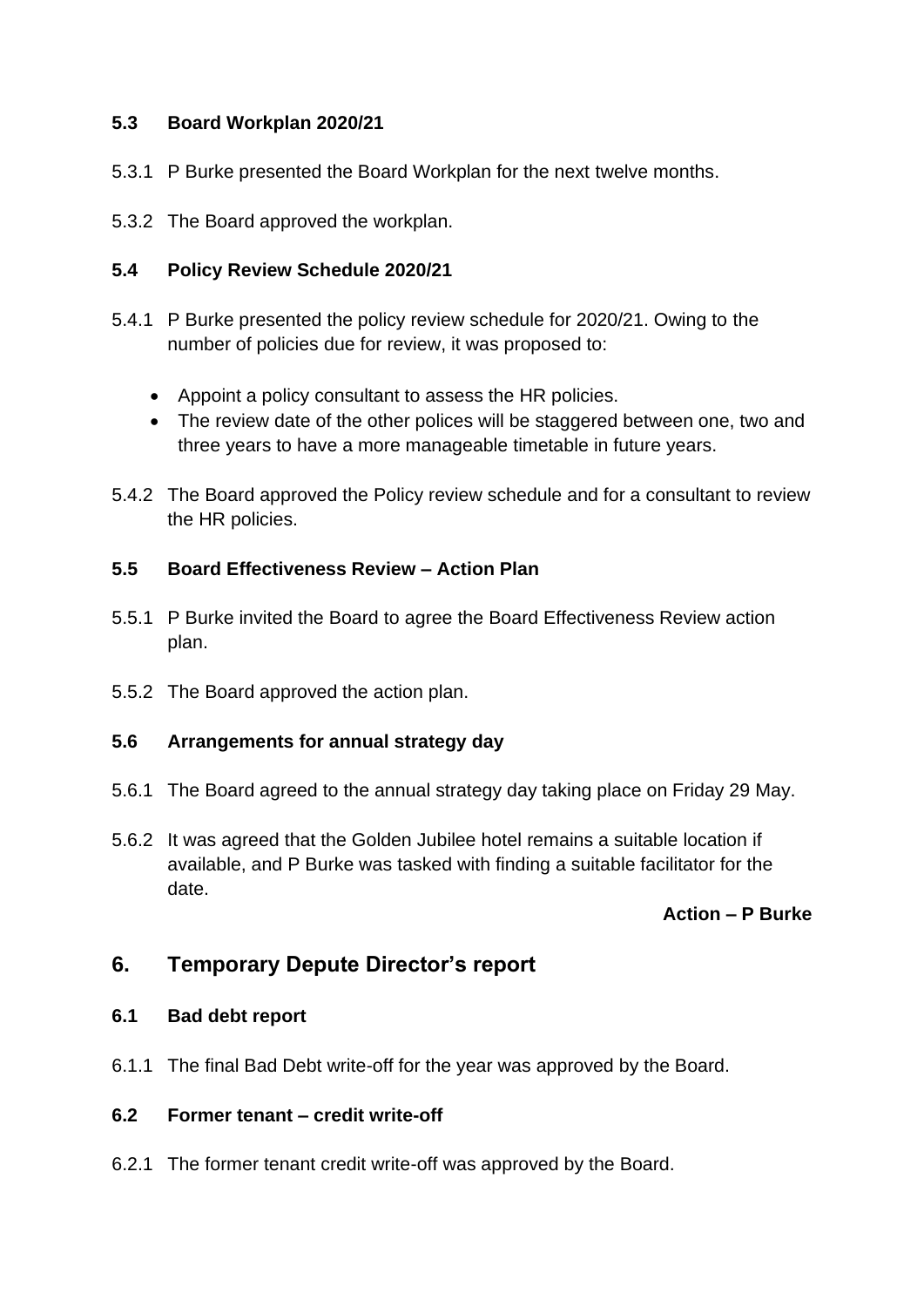## 6.3 **Exception report – performance to January 2020**

6.3.1 There are no exceptions to report.

## **6.4 Planned Maintenance – update**

6.4.1 D McKnight provided an update on planned maintenance projects carried out in 2019/20 and progress on the appointment of consultants for the 2020/21 investment programme. The Board noted the update.

## **6.5 Housing Maintenance expenditure report – December 2019**

6.5.1 D McKnight provided an update on Housing Maintenance expenditure. It was recognised that variations against the budget primarily relating to timing issues. The favourable variation figure included in 2.3 was corrected to £208,048. The Board noted the report.

## **7. Policy review**

- 7.1 P Burke requested the Board approve the Audit policy.
- 7.2 The Board approved the policy
- 7.3 The Reward and Recognition policy appeared in the Board papers incorrectly, and the Risk Management Methodology policy is not due until May 2020.

## **8. Governance**

## **8.1 Membership Report**

8.1.1 The Board approved Membership applications for prospective members and the ten Share Certificates to be signed and issued to new tenants.

**Staff were asked to leave the meeting at this point. P Burke, S Flynn, D McKnight, J McGoran and S Watt departed at 7.05pm.**

## **8.2 Ethical Conduct and Notifiable Events**

8.2.1 The Board noted one notifiable event is open and ongoing.

# **9. Audit, Risk and Staffing sub-Committee**